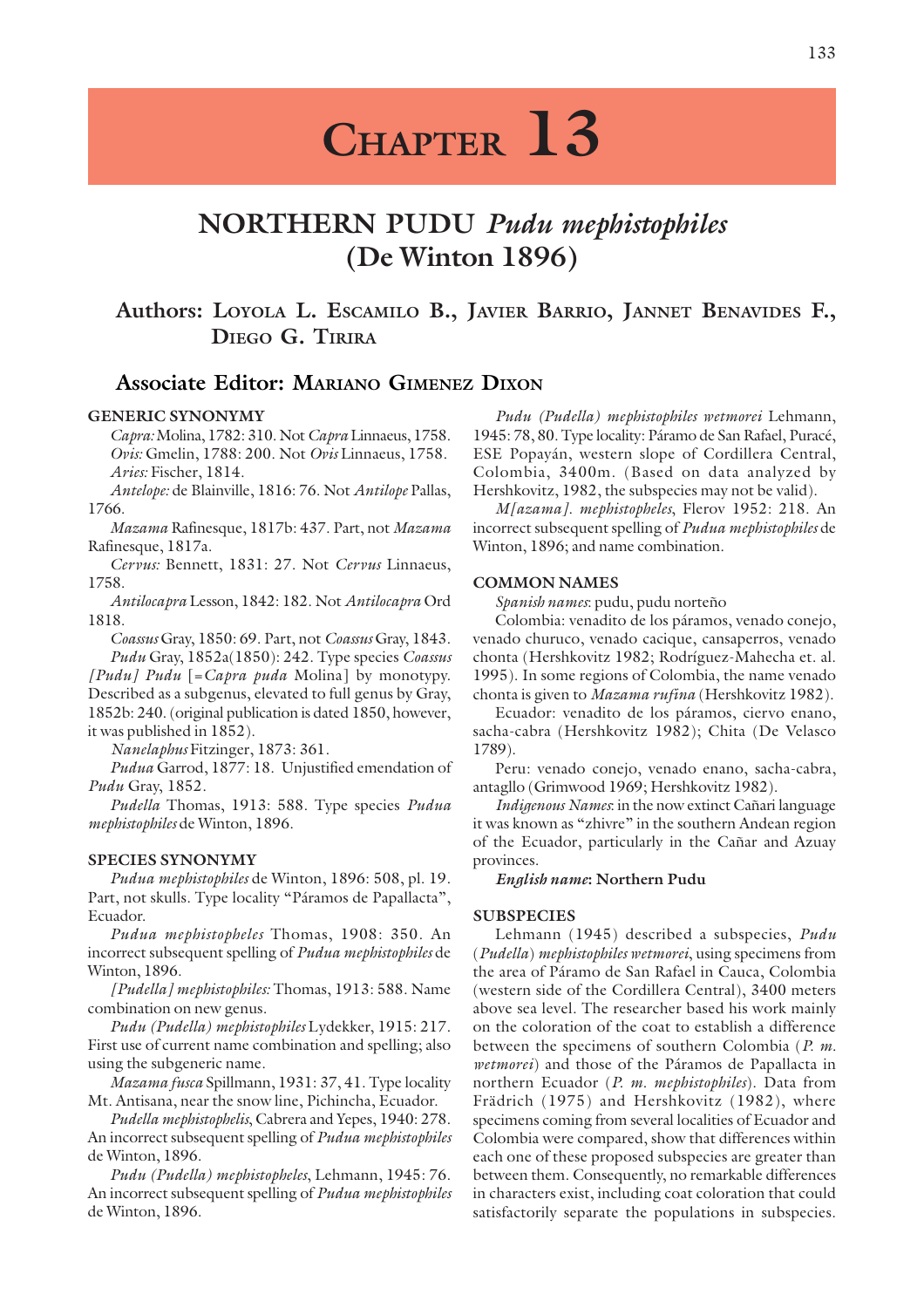Hershkovitz (1982) recommends that no subspecies are to be recognized in *P*. *mephistophiles* for now, a suggestion followed in this chapter.

### **MORPHOLOGICAL DESCRIPTION**

Pudus are the smallest deer in South America, being *Pudu mephistophiles* even smaller than *Pudu puda* (Figure 1). They are distinguished from other cervids primarily by their size (less than 40 cm. high), by the small size of their extremities, and because of the consistent coalition of the cuboid-navicular bone and the medial and external cuneiform tarsal bones in a single element, a characteristic also present in the Asian cervids *Muntiacus* and *Elaphodus* (Hershkovitz 1982). The number of caudal vertebrae is noteworthy, being eight, as opposed to 11 in *Mazama* and 10 or more in other cervids.

Shoulder heights reported vary between 25 and 40.5 cm (Hershkovitz 1982). Eisenberg (1989) indicates the maximum height being at 38cm, while Eisenberg and Redford (1999) indicate 35 cm. Head and body length ranges from 60 to 74 cm, skull length ranges from 12.7 to 14.2 cm, and the tail length varies between 3 and 4 cm (Hershkovitz 1982). Regarding weight, Hershkovitz (1982) indicates an average of 5.8 Kg, while Eisenberg and Redford (1999) mention 5 Kg.



**Figure 1 -** A female Northern Pudu, Páramo de Guamaní - Ecuador (4000 m.a.s.l.). Photo by Patricio Pillajo.

Hershkovitz (1982) based his morphological descriptions on the analysis of 19 mature individuals of *Pudu mephistophiles* (9 females and 10 males), sixteen of which came from Colombia and three from Ecuador. His description follows. The coat is coarse, brittle and abundant. General coloration of the body is rufous, shifting to darker brown or even black on the back, the face is black including the muzzle, the chin and the external surface of the ears. The interior part of the ears has a coloration that varies between grayish-white and gray. The abdomen and ventral side of the legs vary between tawny and rufous brown; the flanks are olivegreen with tonalities between creamy and reddish; and the feet are dark brown. Fawns have a thick coat of uniform color, unspotted, and lack the marked contrast between the head and body (Hershkovitz 1982). In the northern pudu the shape of the lower incisives agrees

with that of less specialized deer, the first incisive  $(\mathbf{I}_1)$  is characterized by a rectangular or moderately spatulate crown, differing from the highly spatulate first incisive of the species in the genus *Mazama* (Hershkovitz 1982). Contrary to the southern pudu, the upper canine persists in most adult northern pudus (Hershkovitz 1982).

The rhinarium is bulbous, and the hindmost dorsal border projects backward along the medial line. The underdeveloped preorbital gland presents a facial opening; and the lachrymal orifice is superficial and disk shaped (Hershkovitz 1982). Antlers take the form of spikes—one main beam without ramifications (Hershkovitz 1982), which are shedded annually and can measure up to 9 cm (Hershkovitz (1982).

### **DISTRIBUTION**

### *Prehistorical*

According to Hershkovitz (1982), the origins of the Pudu in spatial and chronological terms are unknown. The genera *Pudu* and *Mazama* are divergent lines of the Odocoileine that possibly lived in America during the early Pliocene or late Miocene; and it is probable that the genus *Pudu* was restricted to South America since the Pliocene. It is believed that the immediate ancestor of today's Pudu differs little from *P*. *mephistophiles*, and inhabited the range of temperate forests east of the Cordillera Oriental (Eastern Mountain Range of the Andes) in what are now Colombia, Ecuador, Peru and perhaps northern Bolivia, during what probably was the last glacial period. After Andean glaciers receded, the range of temperate forest and its fauna moved towards higher elevations, but remained in the same latitudes. The predecessors of the northern pudu might have followed these displacements, establishing in forests along the banks of big rivers like the Putumayo, Pastaza, Huallaga and Ucayali; while the predecessor populations of the southern pudu moved south, along the eastern lower flank of the Andes, even to extreme latitudes as Magellan's Strait and towards the west, crossing forested areas inside Chile. The geographical isolation resulting of these displacements reflects on the morphological differences between the two species of Pudu (Hershkovitz 1982).

### *Historical and Current*

Nowadays, the distribution of northern pudu is discontinuous mostly as a consequence of forest and grassland fragmentation due to anthropic action. It ranges from temperate zone forests and paramos from the Cordillera Central in southern Colombia through the Cordillera Oriental of Ecuador to the eastern Andean cloud forests in Peru, south to Junín department (Figure 2). Exact range is unknown and distributional gaps between records are unresolved. The only known natural gap is the dry forest south of the North Peru Low or Huancabamba depression (Vuilleumier 1984), which separates the northern population with the main Peruvian population (Barrio and Tirira 2008). The current extent of occurrence (EOO) is estimated to be 90,000-130,000 km² and is split between two populations; the southern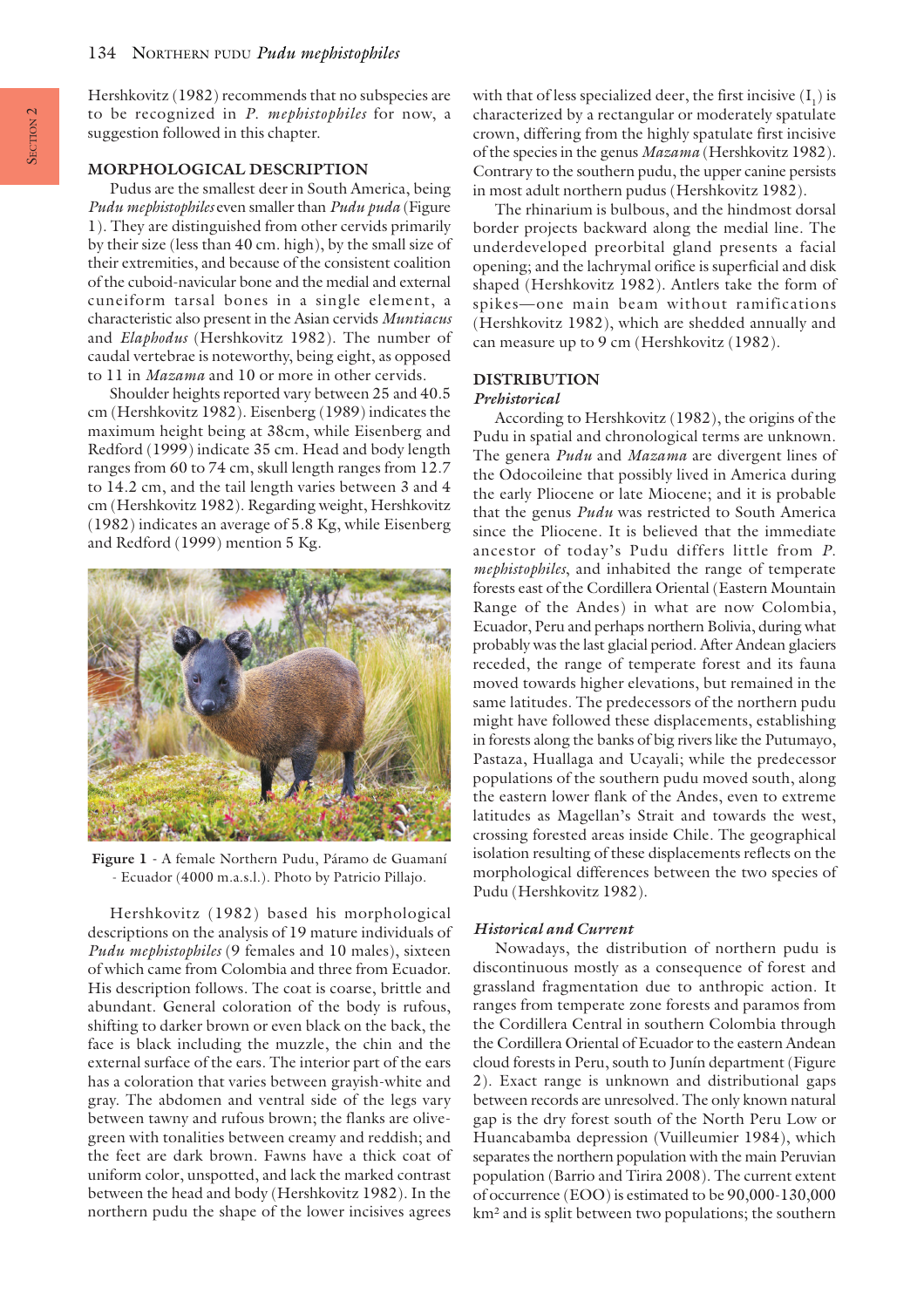population 30,000-35,000 km² and the northern population 60,000-95,000 km² (Barrio and Tirira 2008).

All records of northern pudu in Colombia come from the Cordillera Central, between 1700 and 4000 m.a.s.l. (Eisenberg 1989), from the district of Roncesvalles in the Tolima department (Lizcano, in litt) - this record is further north than that of the one from the Páramo de Barragán east of Tulúa, in the department of Valle del Cauca (Lehman 1959; Hershkovitz 1982) - south to the paramos of the Azufral, Cumbal and Chiles in the department of Nariño (Hershkovitz 1982; Morales-Jimenez et al. 2004) close to the border with Ecuador. In addition, the occurrence of the species has been reported for the paramos of the departments of Huila, Cauca and Valle del Cauca (Lehman 1945; Hershkovitz 1982; Morales - Jimenez et al. 2004).

In Ecuador the northern pudu inhabits the high Andean ecoregion from 2800 up to 4500 m.a.s.l. (Arcos et al. 2007; Tirira 2007). There is evidence of its presence in most of the mountain provinces, especially in the Cordillera Oriental. The species has been reported for the paramos of the provinces of Carchi, Imbabura, Pichincha, Cotopaxi, Tungurahua; Chimborazo, Azuay, Loja and Zamora Chinchipe (Arcos et al. 2007; Tirira 2001, 2007).

In Peru the northern pudu ranges as two separated populations, with a collected specimen in the extreme northern Andes, in north Cajamarca (J. Barrio in litt.), and all the other records southeast of the Maranon dry forest. The southern population of the species occurs from the south of the department of Amazonas to Junin, based on reports and collected material from Amazonas,

San Martin, Cerro de Pasco, Huánuco and Junín (J. Barrio in litt.; Barrio and Tirira 2008; Grimwood 1969; Hershkovitz 1982).

### **KNOWN POPULATIONS**

### *in situ* **populations**

The status of wild populations remains unknown in all the geographic range, with knowledge only on presence or absence in specific areas, with some data on frequent sightings. The areas where the northern pudu population seems to be in good condition can be detected by the periodicity of records and accounts from local people. One of such areas, and probably the main stronghold throughout its distribution is the central and northern Eastern Andes of Ecuador (J. Barrio in litt), where a number of protected areas follows one after another from Chimborazo (Sangay National Park) to south of Carchi (northern limit of Cayambe-Coca Ecological Reserve) (Tirira 2007). To the north in Colombia, the habitat is more fragmented and no main or stable population has been detected.

The populations in central Peru are clearly isolated from populations in Peruvian northern Andes, Ecuador and Colombia. There are new records in the former larger gap between populations; however, the gap still covers the breadth of the Maranon dry forest (J. Barrio, in litt). Given the habitat type covering the gap, there is no expectation that an individual will ever appear there, unless by accident (Barrio and Tirira 2008). A known and seemingly stable population in Peru, given the periodicity of records in the area, is the one inhabiting the western side of the department of San Martin,



**Figure 2 -** Historical and current distribution of *Pudu mephistophiles*.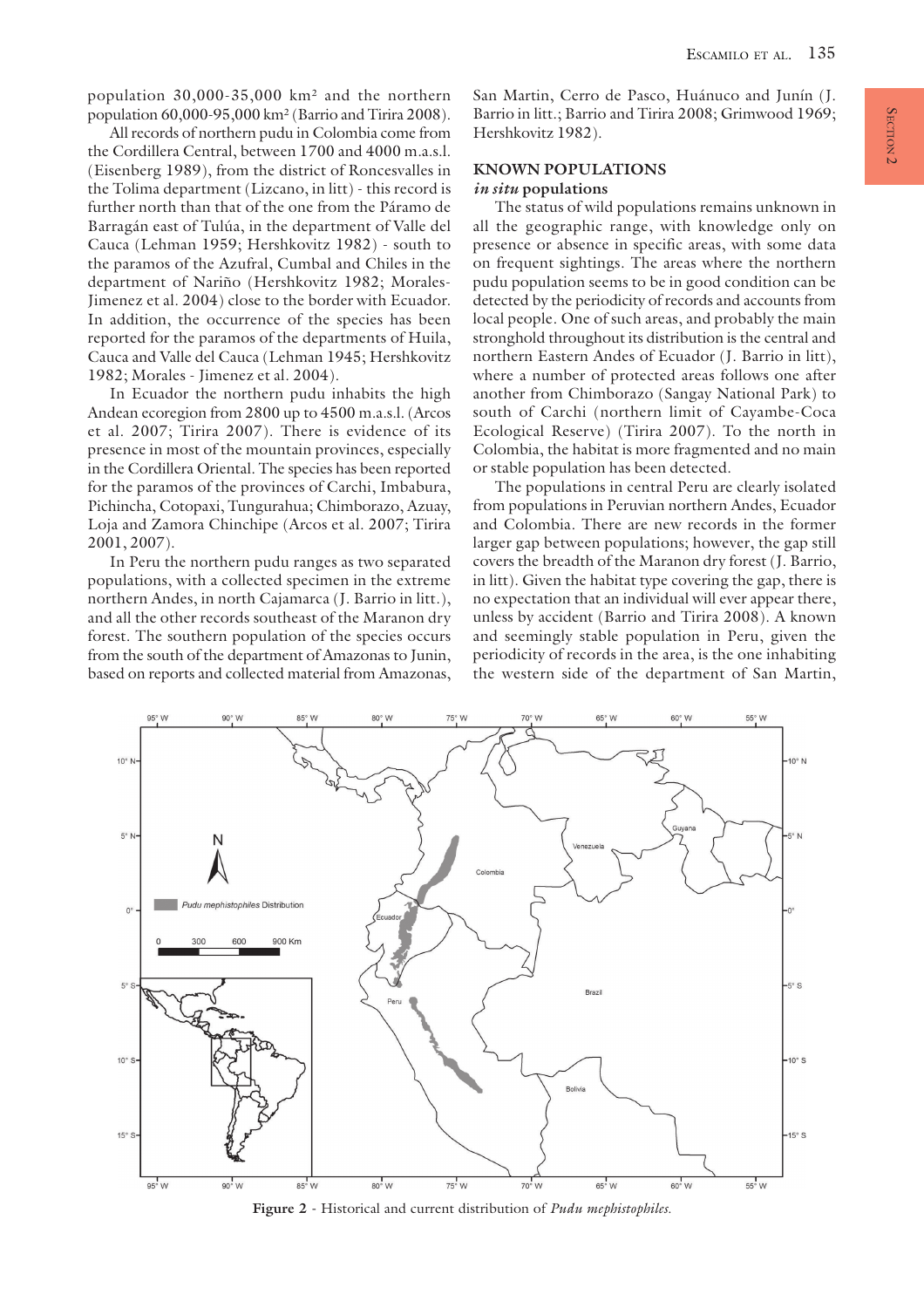especially around Rio Abiseo National Park (J. Barrio in litt.).

### *ex situ* **populations**

There are no current captive populations in zoos, and individuals captured by local people do not survive long (Lehmann 1945). Northern pudus are occasionally captured alive by local people throughout its distribution (J. Barrio in litt), as was already reported more than 60 years ago by Lehmann (1945). In 1968 two female northern pudus were shipped to the West Berlin Zoo from Ecuador but arrived dead (Hershkovitz 1982). The only known northern pudus to actually live in a zoo was a pair arrived in West Berlin zoo in 1972, also from Ecuador; however, they only lived for 4 and 6 months (Czernay 1987; Hershkovitz 1982).

### **HABITAT**

Along its distribution, the northern pudu inhabits several habitat types, especially high altitude mountain forests and humid grasslands known as paramo, above the tree-line (Barrio and Tirira 2008). The mountain forests used are humid rainforests such as elfin and cloud forests usually close to paramo grasslands, which are primarily used by the northern population (Barrio and Tirira 2008). The main altitude used by northern pudus ranges between 2,000 and 4,000 m (Barrio and Tirira 2008; Grimwood 1969; Hershkovitz 1982), with records as high as 4,500 m in Ecuador (Tirira 2001, 2007). The paramo is characterized by being a humid grassland mixed with short flowering vegetation such as terrestrial bromeliads, mosses, lichens, "stumpy" tree-ferns, and bushes. The two most specious families of bushy plants at the habitat type northern pudu uses are the Asteraceae and the Melastomataceae.

The northern pudu moves preferably among nongrassy vegetation in the paramo, and when occurring inside forest it moves through the undergrowth. In the areas affected with human intervention, the northern pudu enters into agricultural fields (J. Barrio in litt.). Throughout its distribution, the habitat endures low temperatures, with frost frequent at night in the higher altitudes. The precipitation is high in all habitat types used, and can fall either as rain, snow or fog. The soil is very humid and in flat areas tends to be quite boggy.

### **SPATIAL USE AND HOME RANGE**

The northern pudu lives as solitary individuals, which is the way they are usually recorded. They might be territorial as expected given habitat use and size (Czernay 1987; Geist 1998), and both sexes probably overlap territories. No information has been recorded on spatial use; however for the southern pudu, territories vary between 16 and 26 ha (MacNamara 1983), and male territories are bigger and occasionally partially coincident with those of several females (Cohn 1986). The home range and spatial use might be somehow similar for northern pudus.

### **FEEDING ECOLOGY**

The northern pudu is assumed to feed on leaves and fruits (Geist 1998; Tirira 2007), and considered a

concentrated feeder (Geist 1998). The consumption of fruits has been mentioned by local people in Peru (J. Barrio in litt.; Grimwood 1969). The species is also known to occasionally enter into agricultural fields to feed on crops (J. Barrio in litt.).

### **REPRODUCTIVE BIOLOGY**

Reproduction is highly seasonal following Czernay (1987) and Geist (1998); however, the explanation is based on southern pudu data. Northern pudu distribution endures a less seasonal weather and environment, and a less seasonal reproduction period is expected for the species (J. Barrio in litt.). A single fawn is born after a gestation period of seven months (Hick, 1967; Eisenberg 1989; Hershkovitz 1982), followed by a post-birth fertile period (Hershkovitz 1982). At birth northern pudus weigh 400g (Czernay 1987; Geist 1998). In general, northern pudus attain adult size six months after being born and sexual maturity after a year (Geist 1998; Nowak 1991). It is estimated that pudus can live up to 15 years in the wild (Geist 1998).

### **BEHAVIOR**

The northern pudu has crepuscular and nocturnal habits (Czernay 1987; Grimwood 1969); however, given the lack of research on the species it is possible that the species is active at different hours of the day alternating with resting periods, as it is reported for the southern pudu (Cohn 1986). The northern pudu has solitary habits, but occasionally can be seen in pairs (Czernay 1987). Based on shape, the northern pudu has a saltatorial type of running (Geist 1998). Northern pudus would flee zigzagging towards areas with steep slopes and dense vegetation when chased by dogs, (Grimwood 1969; Hershkovitz 1982; Lehman1945). According to local people, the northern pudu frequently climbs trees to feed on fruit (J. Barrio in litt.; Grimwood 1969).

#### **CONSERVATION**

The northern pudu has been globally categorized as Vulnerable C2a(i) (Barrio and Tirira 2008) and is listed in Appendix II of CITES (CITES 2009). The northern pudu is considered to be vulnerable based on indirect estimates on population decline, inferred from the rate on habitat loss and expanding human settlements, and because remaining small populations are fragmented into numerous subpopulations (Barrio and Tirira 2008). This species occurs in very low densities throughout its range and is poorly known (Barrio and Tirira 2008). More information is necessary in order to quantitatively measure threats and rates of decline due to hunting and habitat conversion – following that it might also qualify for population reduction threat criteria; however, insufficient information is currently available (Barrio and Tirira 2008). Humans rarely kill the species today, but it was persecuted in the past (Barrio and Tirira 2008).

In Colombia it is considered endangered in the official list of endangered species from the Humboldt Institute (Rodríguez 1998). Natural Protected Areas with reported evidence are the Parque Nacional (PN) Natural Los Nevados in Caldas, Quindío, Tolima and Risaralda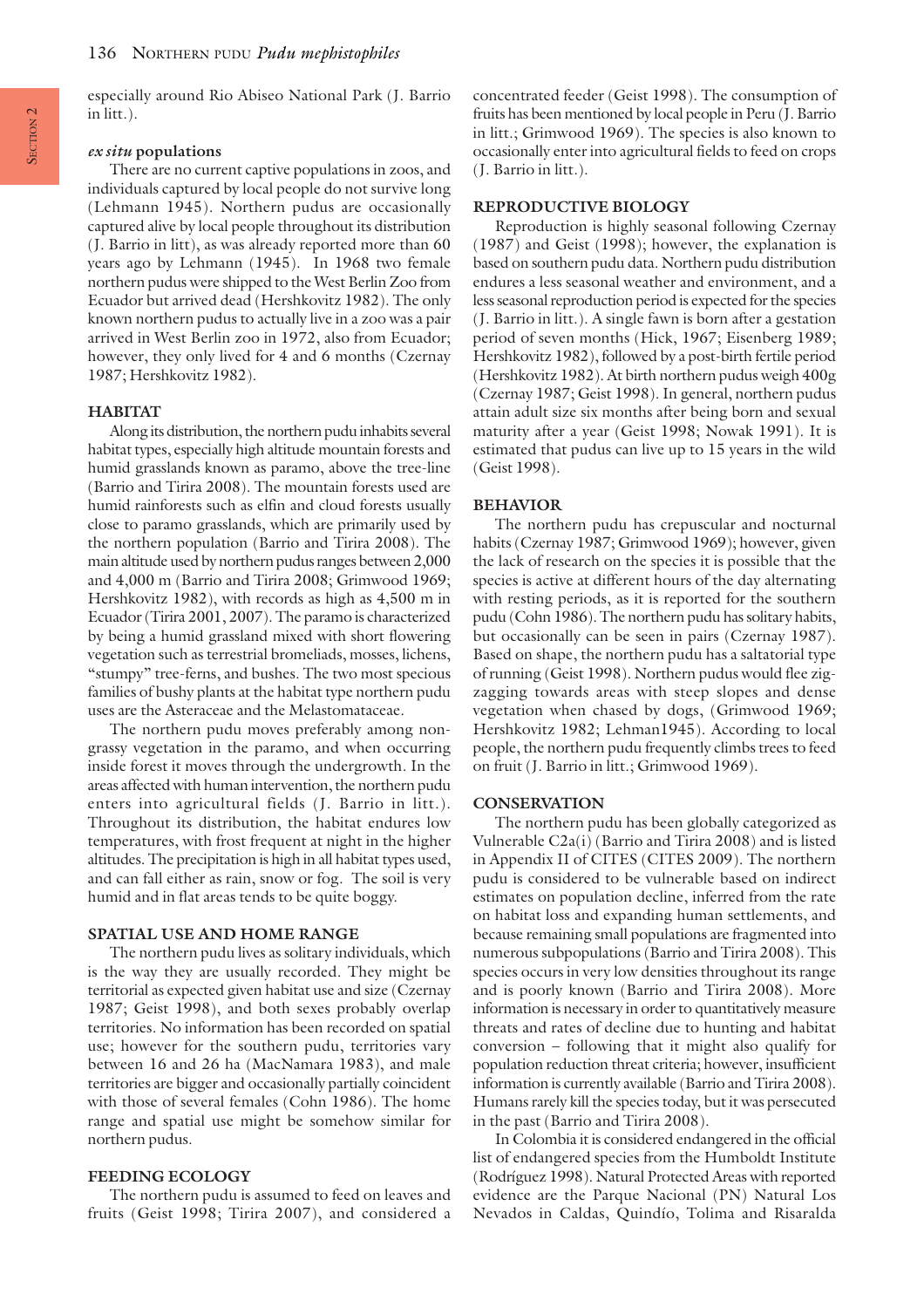departments (Morales - Jimenez, et al. 2004), the Santuario de Flora y Fauna Galeras in the Nariño department and the Reserva Natural El Azufral in the Tuquerres and Nariño departments.

In Ecuador the species is considered to be vulnerable (Tirira 2001), and has been recorded in the following protected areas: PN Cajas (Azuay province), PN Podocarpus (Loja province), PN Cotopaxi (Pichincha and Cotopaxi provinces), PN Llanganates (Cotopaxi and Tungurahua provinces), PN Sangay (Chimborazo and Morona Santiago provinces), Reserva Ecológica (RE) Antisana (Pichincha and Napo provinces), RE El Ángel (Carchi province), and in RE Cayambe Coca (Imbabura, Pichincha and Napo provinces). The large PN Sangay (502,105 ha), PN Llanganates (219,707 ha), RE Antisana (120,000 ha) and RE Cayambe-Coca (403,103 ha) form a corridor along the distribution of the northern pudu.

In 1990 was considered as a rare species in Perú (R.M. Nº 01082-90 - AG/DGFF September 16, 1990). Furthermore, in 2004 the species was categorized as endangered (Ministerio de Agricultura – Peru 2004). It has been recorded in the Santuario Nacional Tabaconas Namballe (Cajamarca department) PN Río Abiseo (San Martín department), and PN Yanachaga Chemillén (Pasco department).

The main northern pudu populations might be the ones occurring along several protected areas in the eastern Andes of Ecuador, including RE Cayambe Coca, PN Llanganates, and PN Sangay, which form an important large area of protection, undoubtedly encompassing a viable population of northern pudus by itself. A planned new protected area to the north of PN Rio Abiseo in Peru, will significantly increase the distribution area with protection in Peru, and create a large contiguous protected area between PN Rio Abiseo (274 520 ha) and the new area with over 150 000 ha (J. Barrio in litt.)

Major threats for the conservation of the species are habitat loss (transformation, fragmentation and degradation) and population decreases (Barrio and Tirira 2008). Habitat loss is due to changes in land use to develop and increase agricultural and livestock activities. Timber extraction and expansion and settlement of urban and industrial activities are also important causes of habitat loss. Poaching has direct effects on the species. At a subsistence level, dogs (Lizcano, in litt.) and firearms are used to hunt pudus for meat. Live individuals are captured to be kept as pets (Barrio and Tirira 2008).

The northern pudu populations probably have low densities and restricted geographic range, being more vulnerable to environmental changes (Barrio and Tirira 2008). Despite the fact that the species has legal protection and that it is reported for 12 protected areas in Colombia, Ecuador and Perú; scarce knowledge on biology and population dynamics and increased habitat loss are serious threats for these populations. It is urgent to implement conservation and management actions and encourage field research to obtain knowledge and fill important gaps, especially in biology and ecology to plan and integrate conservation policies at national and international level.

### **ACKNOWLEDGEMENTS**

We are deeply grateful to Patricio Pillajo who kindly provided the photo of the species. Armando Valdés and Susana González gave valuable contributions to the text of this chapter. Diego Lizcano contributed with unpublished distribution data from Colombia.

### **LITERATURE CITED**

- ARCOS D., R., L. V. ALBUJA AND P. MORENO. 2007. Nuevos registros y ampliación del rango de distribución de algunos mamíferos del Ecuador. Revista Politécnica 27(4): 126-132.
- BARRIO, J. AND D. TIRIRA, 2008. *Pudu mephistophiles*. In: IUCN 2008. 2008 IUCN Red List of Threatened Species. <www.iucnredlist.org>. Downloaded on 10 May 2009.
- BLAINVILLE, H. H. DE. 1816. Sur plusieurs especes d'animaux mammiferes, de I'ordre dês ruminans. Bulletin des Sciences par la Société Philomatique de Paris, 1816: 73-82.
- CABRERA, A. AND J. YEPES. 1940. Mamíferos Sudaméricanos. EDIAR, Buenos Aires, pp 1-352.
- COHN, J. 1986. Protección del Pudu. Américas. 38(1):28- 33.
- CONVENTION ON INTERNATIONAL TRADE IN ENDANGERED SPECIES OF WILD FAUNA AND FLORA (CITES). 2009. Appendices I, II and III. Valid from 22 May 2009. Washington (Accessed: July 29 2009) http://www.cites.org/eng/app/appendices.shtml
- CZERNAY, S. 1987. Die Spiesshirsche und Pudus. Die neue Brehm-Bücherei 581. Ziemsen Verlag. Wittenberg Lutherstadt.
- DE VELASCO, J. 1789. Historia del Reino de Quito en la América Meridional. Tomo 1, parte 1: Historia Natural. Editorial Casa de la Cultura Ecuatoriana. Quito (1977).
- DE WINTON, W. E. 1896. On some mammals from Ecuador. Proceedings of the Zoological Society of London, 1896: 507-513.
- EISENBERG, J. 1989. Mammals of The Neotropics. The Northern Neotropics. Vol. 1. Panama, Colombia, Venezuela, Guyana, Suriname, French Guiana. University of Chicago Press.
- EISENBERG, J. AND K. REDFORD, 1999. Genus *Pudu* Gray, 1852. Pp: 327 in Mammals of The Neotropics. The Central Neotropics. Vol. 3. Ecuador, Perú, Bolivia, Brasil. University of Chicago Press, Chicago.
- FISCHER VON WALDHEIM, G., 1814. Zoognosia tabulis synopticis illustrate. Nicolai Sergeidis Vsevolozsky, Moscow. xxiii + 605 pp
- FITZINGER, L. J. 1873. Die Gattungen der Familie der Hirsche (Cervi) nach ihrer natürlichen Verwandtschaft. Sitzungsberichte Akademie der Wissenschaften in Wien, Mathematisch-Naturwissenschaften, 68, 1st part: 332-362
- FLEROV, K. K. 1952. Musk deer and deer. Fauna of U.S.S.R. Mammals. (Moscow) 1(2):1-257, 78 figs. (English translation published 1960 for the National Science Foundation, Washington, D.C., and the Smithsonian Institution by the Israel Program for Scientific Translations.)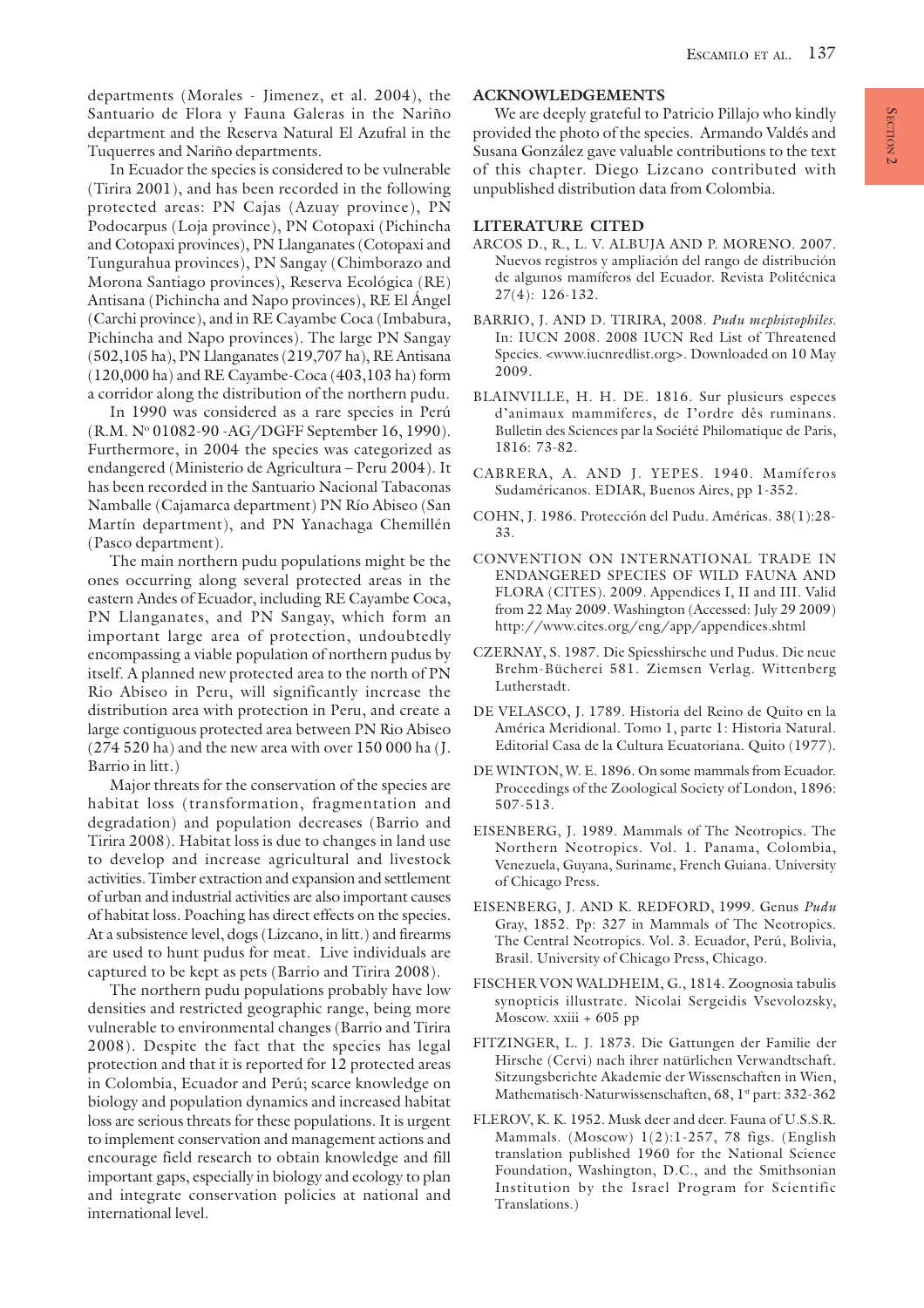### 138 NORTHERN PUDU *Pudu mephistophiles*

- FRÄDRICH, H. 1975. Notizen über seltener gehaltene Cerviden. Teil II. Zoologische Garten, 45: 67-77.
- GARROD, A. H. 1877. Notes on the visceral anatomy and osteology of the ruminants, with a suggestion regarding a method of expressing the relation between species by means of formulae. Proceedings of the Zoological Society of London, 1877: 2-18.
- GEIST, V. 1998. Deer of the World: Their Evolution, Behavior, and Ecology. Stackpole Books, Mechanicsburg, Pennsylvania.
- GRAY, J. E. 1850. Gleanings from the menagerie and aviary at Knowsley Hall. Hoofed quadrupeds. Knowsley, 76pp.
- GRAY, J. E 1852a. Synopsis of the Species of Deer (Cervina), with the description of a New Species in the Gardens of the Society. Proceedings of the Zoological Society of London, 1850: 222-244.
- GRAY, J. E 1852b. Catalogue of the specimens of Mammalia in the collection of the British Museum. Part III. Ungulata Furcipeda. London, pp. i-xvi, 1-286, plates I-XXXVII.
- GMELIN, J. F. (ed.) 1788. Caroli a Linne Systema naturae per regna tria naturae, secundum classes, ordines, genera, species, cum characteribus, differentiis, synonymis, locia. 13 th edition. George Emanuel Beer, Leipzig, 4120 pp
- GRIMWOOD, J. R. 1969. Notes on the distribution and status of some Peruvian mammals. Special Publication N° 21. American Committee for International Wild Life Protection and New York Zoological Society. Bronx, New York.
- HERSHKOVITZ, P. 1982. Neotropical Deer (Cervidae) Part I. Pudus, Genus *Pudu* Gray. Fieldiana [Zoology], New Series, 11: 1-86.
- HICK, U. 1967. Gecklückte Aufzucht eines Pudus (*Pudu pudu* Mol.). Freunde Kölner Zoo, 4: 111-118.
- INFONATURA: Animals and Ecosystems of Latin America [web application]. 2007. Version 5.0. Arlington, Virginia (USA): NatureServe. Available: http:// www.natureserve.org/infonatura. (Accessed: May 02, 2009 ).
- LEHMANN, F. C. 1945. Un venado del subgénero *Pudella* nuevo para la Ciencia. Revista de la Universidad del Cauca, Zoología 6: 76-79.
- LEHMANN, F. C. 1959. *Pudu mephistophiles wetmorei* Lehmann – Venado Conejo. Nov. Colombianas. Contribuciones Científicas del Museo de Historia Natural de la Universidad del Cauca, 1(4): 280-283.
- LESSON, R. P. 1842. Nouveau Tableau du Règne Animal. A. Bertrand publisher, Paris, France.
- LINNAEUS, C. 1758. Systema naturae per regna tria naturae secundum classes, ordines, genera, species, cum characteribus, differentiis, synonymis, locis. 10 th ed. L. Salvii, Stockholm, 1:1-824.
- LYDEKKER, R. 1915. Catalogue of the Ungulate Mammals in the British Museum (Natural History). Vol. IV. Artiodactyla, families Cervidae (deer), Tragulidae (chevrotains), Camelidae (camels and llamas), Suidae (pigs and peccaries), and Hippopotamidae (hippopotamuses). British Museum, London, xxi -I- 1-438.
- MACNAMARA, M. 1983. Preserving the Pudu. Animal Kingdom 86 (4):42-44.
- MINISTERIO DE AGRICULTURA, PERÚ. 2004. Decreto Supremo Nº 034-2004-AG. Categorización de especies amenazadas de fauna silvestre y prohibición de su caza, captura, tenencia, transporte o exportación con fines comerciales. 22 de setiembre de 2004.
- MOLINA, G. I. 1782. Saggio sulla storia naturale del Chili. Tommaso d'Aquino Press, Bologna, Italy, 368 pp.
- MORALES- JIMÉNEZ, A. L., F. SANCHEZ. K. POVEDA AND A. CADENA. 2004. Mamíferos terrestres y voladores de Colombia. Guía de campo, 248 p.
- NOWAK, R. 1991. Walker's Mammals of the World. 5th edition, Volume II. The Johns Hopkins University Press. Baltimore, London.
- ORD, G. 1918. Sur plusieurs Animaux de L'Amérique septentrionale, et entre autres sur de *Rupicapra americana*. L'Antilope americana, le cervus major ou wapiti, etc. Journal de Physique, de Chimie, d'Histoire naturelle et des Arts. 87:146-155.
- PALLAS, P. S. 1766. Elenchus zoophytorum sistens generum adumbrationes generaliores et specierum cognitarum succinctas descriptiones cum selectis auctorum synomymis. - pp. (1-28), 1-451. Hagæ. (F. Varrentrapp).
- RAFINESQUE, C. S. 1817a. New species of Mammifers, noticed in the Notes to the (Tableau methodique des Mammiferes) Methodical Picture of the Mammifers, by D. Desmarets, in the 24th and last volume of the French New Dictionary of Natural History. Paris, 1804. Translated and improved, by C. S. Rafinesque. The American Monthly Magazine and Critical Review, 1: 361-363.
- RAFINESQUE, C. S. 1817b. Extracts from the journal of Mr. Charles Le Raye, relating to some new Quadrupeds from the Missouri Region, with Notes by C.S.R. The American Monthly Magazine and Critical Review, 1: 435- 437.
- RODRÍGUEZ-MAHECHA, J. V., J. I. HERNÁNDEZ-CAMACHO, T. R. DEFLER, M. ALBERICO, R. B. MAST, R. A. MITTERMEIER AND A. CADENA. 1995. Mamíferos colombianos: sus nombres comunes e indígenas. Conservation International. Occasional Papers in Conservation Biology 3: 1–56.
- RODRÍGUEZ, J. 1998. Listas preliminares de mamíferos colombianos con algún riesgo a la extinción. Informe final presentado al Instituto de Investigación de Recursos Biológicos Alexander von Humboldt. Available: http:// www.humboldt.org.co/conser vacion/ Listas\_Preliminares.htm. (Accessed: May 02, 2009).
- THOMAS, O. 1908. A new deer of the brocket group from Venezuela. The Annals and Magazine of Natural History, 8th series, 1: 349-350
- THOMAS, O. 1913. On certain of the smaller S.-American *Cervidae*. The Annals and Magazine of Natural History, 8<sup>th</sup> series, 11: 585-589
- TIRIRA, D. G. 2001. Ciervo enano (*Pudu mephistophiles*). Pp. 44–45 en: D. G. Tirira (ed.), Libro Rojo de los mamíferos del Ecuador. SIMBIOE, EcoCiencia, Ministerio del Ambiente del Ecuador y UICN. Libros Rojos del Ecuador, No. 1, Serie Publicaciones Especiales sobre los Mamíferos del Ecuador 4. Quito.
- TIRIRA, D. G. 2007. Guía de campo de los mamíferos del Ecuador. Publicación Especial sobre los Mamíferos del Ecuador 6. Ediciones Murciélago Blanco. Quito, Ecuador.